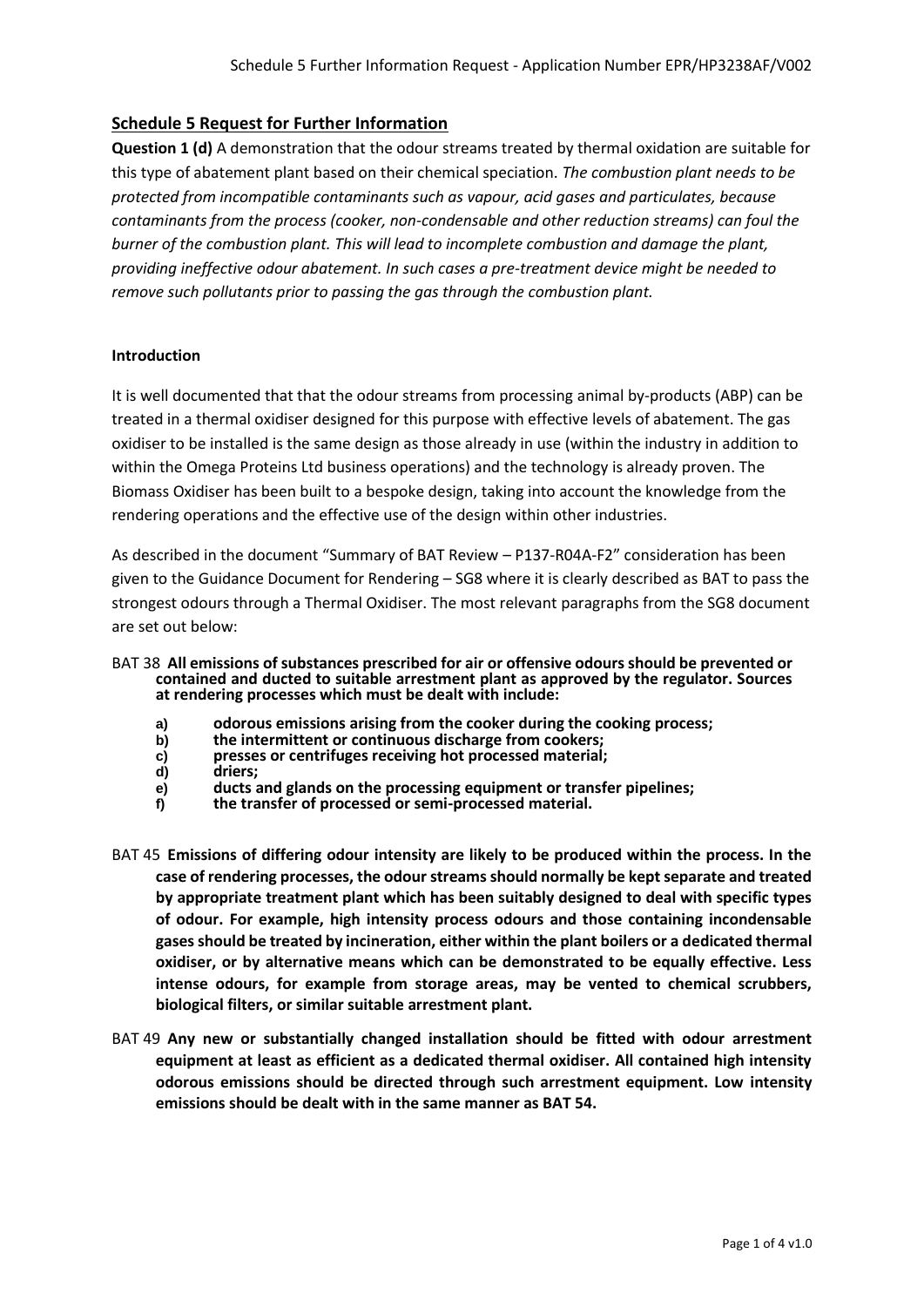Section 4.3.3.10 of the European BREF Document for Slaughterhouses and Animal By-Products (currently under review) also sets out thermal oxidation as BAT and notes under 'Achieved Environmental Benefits' the following statement:

*"Reduced emissions of low volume/high intensity and high volume/low intensity odours to almost 100 % efficiency and the elimination of whole vapour, thus removing the need for it to be treated in the WWTP."*

The effectiveness of thermal oxidation is also discussed in detail in the review document ER32 – 'Review of Odour Monitoring and Control Techniques at Rendering Plants', published by Ricardo-AEA in March 2013.

# **Odour Stream**

The odour stream is typically made up of Volatile Organic Compounds (VOCs), ammonia, hydrogen sulphide and organic sulphides (such as amines and mercaptans). The temperature of the combustion chamber is set so that it is higher than the auto-ignition point of the volatile compounds. The auto-ignition temperature range for the majority of VOCs is  $537 - 760$  °C. Other compounds are in a similar range such as ammonia 651  $\degree$ C, methylamine 430  $\degree$ C, or lower such as hydrogen sulphide at 232 °C.

The normal operating range of the oxidisers is 850-900  $\degree$ C therefore ensuring destruction of a wide range of compounds.

Acid gases are of more significance with municipal waste incineration than odour abatement for animal by-products. A review of emissions testing results from within the business shows that levels of gases such as hydrogen chloride are very low. The levels of sulphur dioxide vary depending on the levels of sulphur compounds in the odour stream. A review of levels monitored within the rendering industry is shown in Figure 2.

|                                          |                 | where MU = Measurement Uncertainty associated with the Result |               |             |                          |              |                      |             |                          |  |
|------------------------------------------|-----------------|---------------------------------------------------------------|---------------|-------------|--------------------------|--------------|----------------------|-------------|--------------------------|--|
|                                          |                 |                                                               | Concentration |             |                          |              | <b>Mass Emission</b> |             |                          |  |
| Parameter                                |                 | <b>Units</b>                                                  | Result        | MU<br>$+/-$ | Limit                    | <b>Units</b> | <b>Result</b>        | MU<br>$+/-$ | Limit                    |  |
| <b>Total Particulate Matter</b>          |                 | mg/m <sup>3</sup>                                             | 4.2           | 0.28        | ٠                        | g/hr         | 178                  | 18.9        |                          |  |
| Hydrogen Chloride                        |                 | mg/m <sup>3</sup>                                             | 0.41          | 0.03        | ×,                       | g/hr         | 17.4                 | 1.9         | ×.                       |  |
| Hydrogen Sulphide                        |                 | mg/m <sup>3</sup>                                             | < 1.1         | 0.22        | ۰                        | g/hr         | < 47.0               | 10.1        | ٠                        |  |
| Ammonia                                  |                 | mg/m <sup>3</sup>                                             | 1.0           | 0.16        | $\overline{\phantom{a}}$ | g/hr         | 42.5                 | 7.7         | ٠                        |  |
| Sulphur Dioxide                          |                 | mg/m <sup>3</sup>                                             | 175           | 13.1        | $\blacksquare$           | g/hr         | 7463                 | 825         | $\overline{\phantom{a}}$ |  |
| <b>Total Amines</b>                      |                 | mg/m <sup>3</sup>                                             | < 0.75        | 0.15        | $\overline{a}$           | g/hr         | < 31.8               | 6.9         | $\overline{\phantom{a}}$ |  |
| Diethylamine                             |                 | mg/m <sup>3</sup>                                             | < 0.15        | 0.03        | ٠                        | g/hr         | & 6.36               | 1.37        | $\overline{\phantom{a}}$ |  |
| Dimethylamine                            |                 | mg/m <sup>3</sup>                                             | < 0.15        | 0.03        | ٠                        | g/hr         | < 6.36               | 1.37        | $\overline{\phantom{a}}$ |  |
| Ethanolamine                             |                 | mg/m <sup>3</sup>                                             | < 0.15        | 0.03        | ٠                        | g/hr         | < 6.36               | 1.37        | $\overline{\phantom{a}}$ |  |
| Methylamine                              |                 | mg/m <sup>3</sup>                                             | < 0.15        | 0.03        | ٠                        | g/hr         | < 6.36               | 1.37        | $\overline{\phantom{a}}$ |  |
| Trimethylamine                           |                 | mg/m <sup>3</sup>                                             | < 0.15        | 0.03        | $\overline{a}$           | g/hr         | < 6.36               | 1.37        |                          |  |
| Amides                                   |                 | mg/m <sup>3</sup>                                             | < 5.0         | 1.0         | ٠                        | g/hr         | < 214                | 46.1        | $\overline{\phantom{a}}$ |  |
| <b>Total Mercaptans</b>                  |                 | mg/m <sup>3</sup>                                             | < 0.0051      | 0.0010      | $\overline{\phantom{a}}$ | g/hr         | < 0.22               | 0.05        | ٠                        |  |
| Ethyl Mercaptan                          |                 | mg/m <sup>3</sup>                                             | < 0.0009      | 0.0002      | ٠                        | g/hr         | < 0.04               | 0.01        | $\ddot{\phantom{0}}$     |  |
| Methyl Mercaptan                         |                 | mg/m <sup>3</sup>                                             | < 0.0034      | 0.0007      | $\blacksquare$           | g/hr         | < 0.15               | 0.03        | $\blacksquare$           |  |
| N-Butyl Mercaptan                        |                 | mg/m <sup>3</sup>                                             | < 0.0009      | 0.0002      | $\overline{\phantom{a}}$ | g/hr         | < 0.04               | 0.01        | ٠                        |  |
| Total VOCs (as Carbon)                   |                 | mg/m <sup>3</sup>                                             | 2.2           | 0.30        | ÷,                       | g/hr         | 96.1                 | 15.3        |                          |  |
| Oxides of Nitrogen (as NO <sub>2</sub> ) |                 | mg/m <sup>3</sup>                                             | 133           | 4.6         | ٠                        | g/hr         | 5680                 | 502         | $\overline{\phantom{a}}$ |  |
| Oxygen                                   | % v/v   Wet 6.7 | % $v/v$                                                       | $Dry$ 9.8     | 0.32        |                          |              |                      |             |                          |  |
| Water Vapour                             |                 | % $v/v$                                                       | 31.6          | 1.5         |                          |              |                      |             |                          |  |
| <b>Stack Gas Temperature</b>             |                 | °C                                                            | 296           |             |                          |              |                      |             |                          |  |
| <b>Stack Gas Velocity</b>                |                 | m/s                                                           | 18.5          | 1.2         |                          |              |                      |             |                          |  |
| Volumetric Flow Rate (ACTUAL)            |                 | $m^3/hr$                                                      | 88395         | 7172        |                          |              |                      |             |                          |  |
| Volumetric Flow Rate (REF)               |                 | $m^3/hr$                                                      | 42609         | 3457        |                          |              |                      |             |                          |  |

# *Figure 1 Example Category 1 ABP Emissions Results 2018 from Thermal Oxidiser*

NOTE: VOLUMETRIC FLOW RATE & VELOCITY DATA TAKEN FROM AN AVERAGE OF ALL OF THE ISOKINETIC RUNS.

<sup>1</sup> Reference Conditions (REF) are: 273K, 101.3kPa, without correction for water vapour content.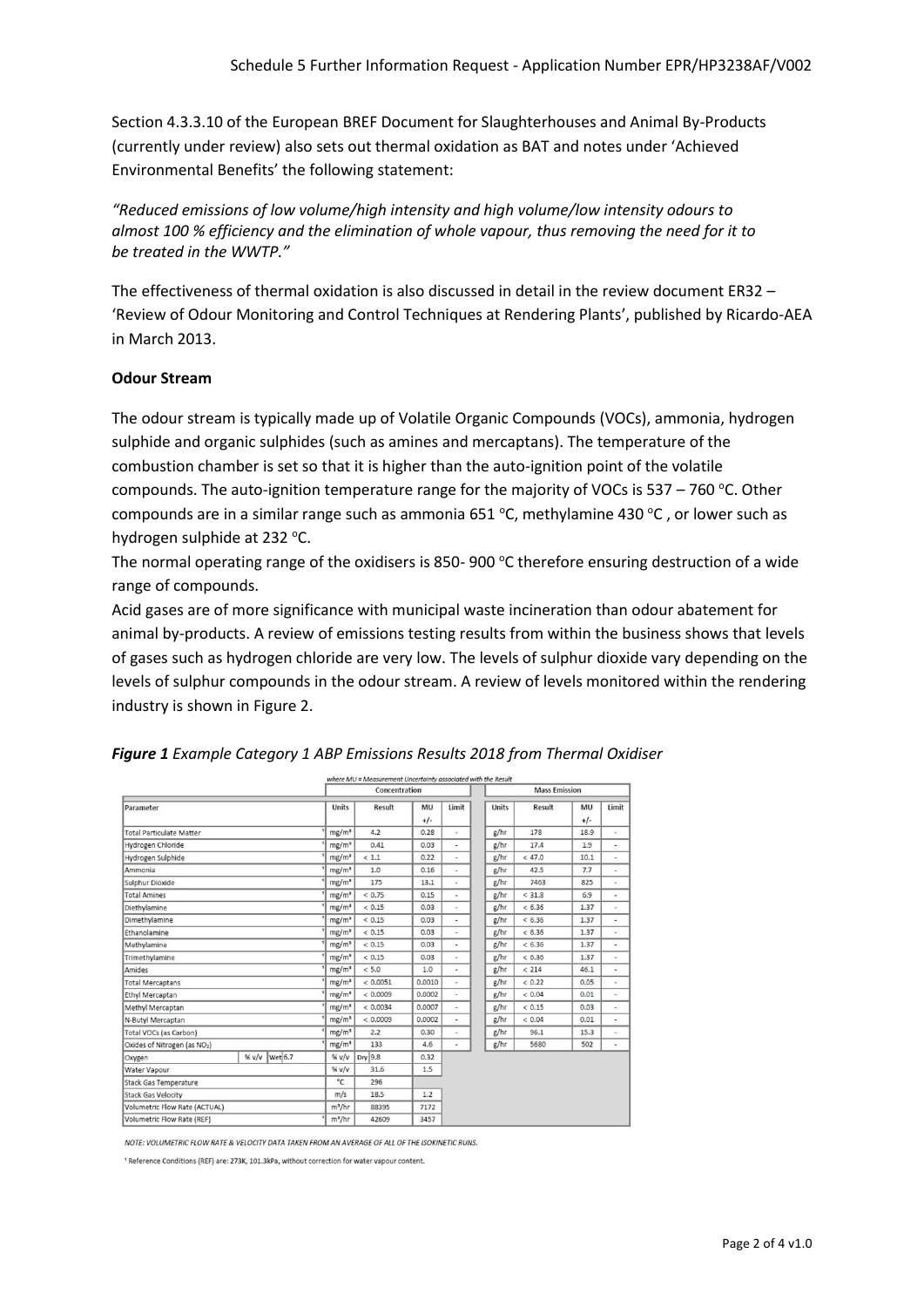| <b>No of Sites</b> | ELV Set in Permit $(mg/m^3)$ |                 | Range of Results (mg/m <sup>3</sup> ) |                 |  |  |
|--------------------|------------------------------|-----------------|---------------------------------------|-----------------|--|--|
| <b>Reviewed</b>    | NO <sub>x</sub>              | SO <sub>x</sub> | NO <sub>x</sub>                       | SO <sub>x</sub> |  |  |
| 12                 | 4 sites                      | 3 sites         | $100 - 800$                           | 50-550          |  |  |
|                    | 14/300/800/1100              | 10/175/200      |                                       |                 |  |  |

**Figure 2** *Review of Rendering Sites with Thermal Oxidisers Using Natural Gas as Fuel*

The key parts of the process are:

- Temperature of operation
- Role of the effluent fan (which is an integral part of the oxidiser)
- The collector vessel (and importantly the suction pressure to maintain a vacuum)
- The design of the combustion chamber to create a strong mixing effect
- The control of the combustion of the fuel to ensure the maintenance of combustion temperature, mixing and residence time (Time – temperature – turbulence are three key things for good oxidiser performance).

System controls (PLC controlled) modulate the flows to balance combustion, extraction from the cookers and the demand for fuel to regulate the thermal destruction of the odour stream.

# **Protection of Combustion Plant / Burner**

To ensure that the combustion plant is protected, the oxidisers are designed so that the burner head itself does not come into direct contact with the effluent and that the temperature in the chamber is high enough to vaporise the odour stream and prevent condensation.

To prevent solids being carried over the following are part of the design:

- Drop out pots (acting as interceptors) on top of the cookers will take out larger particulates, fat particles.
- A collector vessel is in place before the effluent stream reaches the oxidiser, the effect of gravity also removes particles.
- Effluent is injected into the combustion chamber at a high velocity which aids dispersion and mixing.
- Provision for filtering the Combustion air / effluent stream if required (dependent on the composition of the effluent stream and not always required).
- Foul air is pre-heated to aid the combustion process and reduce the risk of condensation.
- All parts coming into contact with the effluent stream are made of stainless steel to prevent corrosion.

Regular preventative maintenance is carried out to ensure the burner units remain in good condition.

Details of the oxidiser design and control of emissions are detailed in the application document - OP-PV-R01Cv2.0 Installation Information MFO.